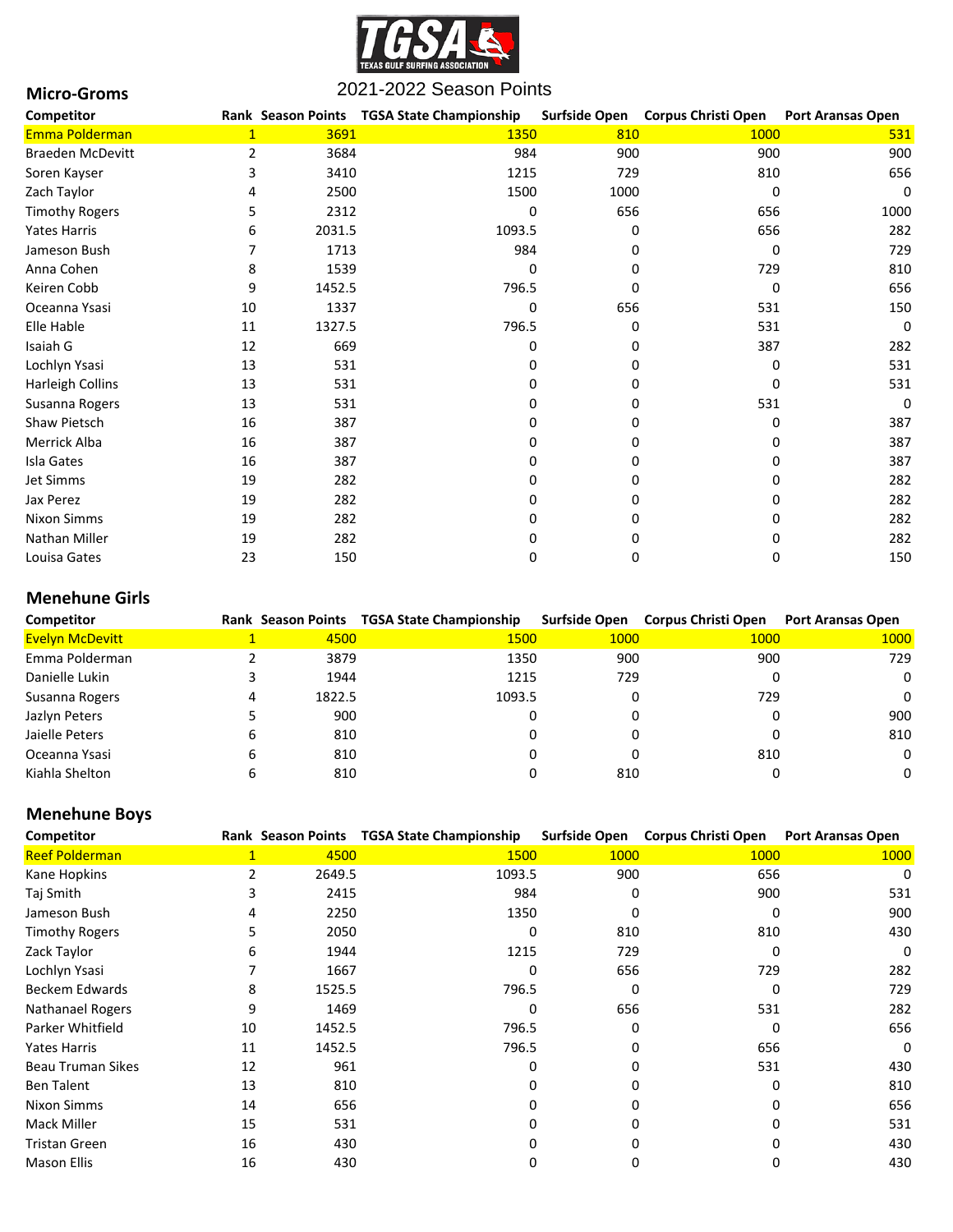

| Competitor              |      | Rank Season Points TGSA State Championship |      | Surfside Open Corpus Christi Open | <b>Port Aransas Open</b> |
|-------------------------|------|--------------------------------------------|------|-----------------------------------|--------------------------|
| <b>Evelyn McDevitt</b>  | 4300 | 1500                                       | 900  | 1000                              | 900                      |
| Phoebe Rogers           | 3844 | 1215                                       | 1000 | 900                               | 729                      |
| Keagan Sohl             | 3780 | 1350                                       | 810  | 810                               | 810                      |
| Veda Pressley           | 1000 |                                            |      |                                   | 1000                     |
| <b>Tinsley Anderson</b> | 656  |                                            |      |                                   | 656                      |
| Jazlyn Peters           | 656  |                                            |      |                                   | 656                      |
| Jaielle Peters          | 531  |                                            |      |                                   | 531                      |

## **Boys**

**Girls**

| Competitor            |   | <b>Rank Season Points</b> | <b>TGSA State Championship</b> |      | Surfside Open Corpus Christi Open | <b>Port Aransas Open</b> |
|-----------------------|---|---------------------------|--------------------------------|------|-----------------------------------|--------------------------|
| <b>Reef Polderman</b> |   | 4115                      | 1215                           | 1000 | 1000                              | 900                      |
| Caden Shelton         |   | 3594                      | 984                            | 900  | 900                               | 810                      |
| Joshua Carpenter      |   | 3545                      | 1350                           | 810  | 729                               | 656                      |
| Banyan Smith          |   | 3310                      | 1500                           | 0    | 810                               | 1000                     |
| Kane Hopkins          |   | 2405.5                    | 1093.5                         | 656  | 656                               | $\Omega$                 |
| Ryan Talent           | 6 | 729                       | 0                              | 0    |                                   | 729                      |
| Leonid Kolonid        | 6 | 729                       | 0                              | 729  |                                   | $\Omega$                 |
| <b>Carter Segrest</b> |   | 656                       |                                | 0    |                                   | 656                      |
| Ryan Kuykendall       |   | 531                       |                                |      |                                   | 531                      |

### **Junior Women**

| Competitor                  |         |        | Rank Season Points TGSA State Championship |      | Surfside Open Corpus Christi Open | <b>Port Aransas Open</b> |
|-----------------------------|---------|--------|--------------------------------------------|------|-----------------------------------|--------------------------|
| <b>Ann Rogers</b>           |         | 3925   | 1215                                       | 900  | 810                               | 1000                     |
| Belen Castellanos-Frederick |         | 3768   | 1500                                       | 729  | 729                               | 810                      |
| Evelyn McDevitt             |         | 3225   | 984                                        | 810  | 900                               | 531                      |
| Cailey Yomoah               |         | 3079   | 1350                                       | 0    | 1000                              | 729                      |
| Keagan Sohl                 |         | 3061.5 | 1093.5                                     | 656  | 656                               | 656                      |
| <b>Tinsley Anderson</b>     |         | 2087   |                                            | 656  | 531                               | 900                      |
| Veda Pressley               |         | 1312   |                                            | 0    | 656                               | 656                      |
| <b>Phoebe Rogers</b>        | $\circ$ | 1000   |                                            | 1000 |                                   | 0                        |

### **Junior Men**

| Competitor            |   |        | Rank Season Points TGSA State Championship |      | Surfside Open Corpus Christi Open | <b>Port Aransas Open</b> |
|-----------------------|---|--------|--------------------------------------------|------|-----------------------------------|--------------------------|
| <b>Blaze Wiginton</b> |   | 4129   | 1500                                       | 1000 | 900                               | 729                      |
| Caden Shelton         |   | 3825   | 1215                                       | 900  | 810                               | 900                      |
| Banyan Smith          |   | 2632.5 | 1093.5                                     |      | 729                               | 810                      |
| Jack Waligura         |   | 2450   | 984                                        | 810  | 656                               | 0                        |
| Robert Murphy         |   | 2006   | 1350                                       |      | 656                               | 0                        |
| Kason Wells           | 6 | 1656   | 0                                          |      | 1000                              | 656                      |
| Ayden Jeffers         |   | 1260   | 0                                          | 729  | 531                               | 0                        |
| Phi Pecore            | 8 | 1000   |                                            |      |                                   | 1000                     |
| Dylan Amy             | 9 | 656    |                                            |      |                                   | 656                      |
| Leonid Kolonid        |   | 656    |                                            | 656  |                                   | 0                        |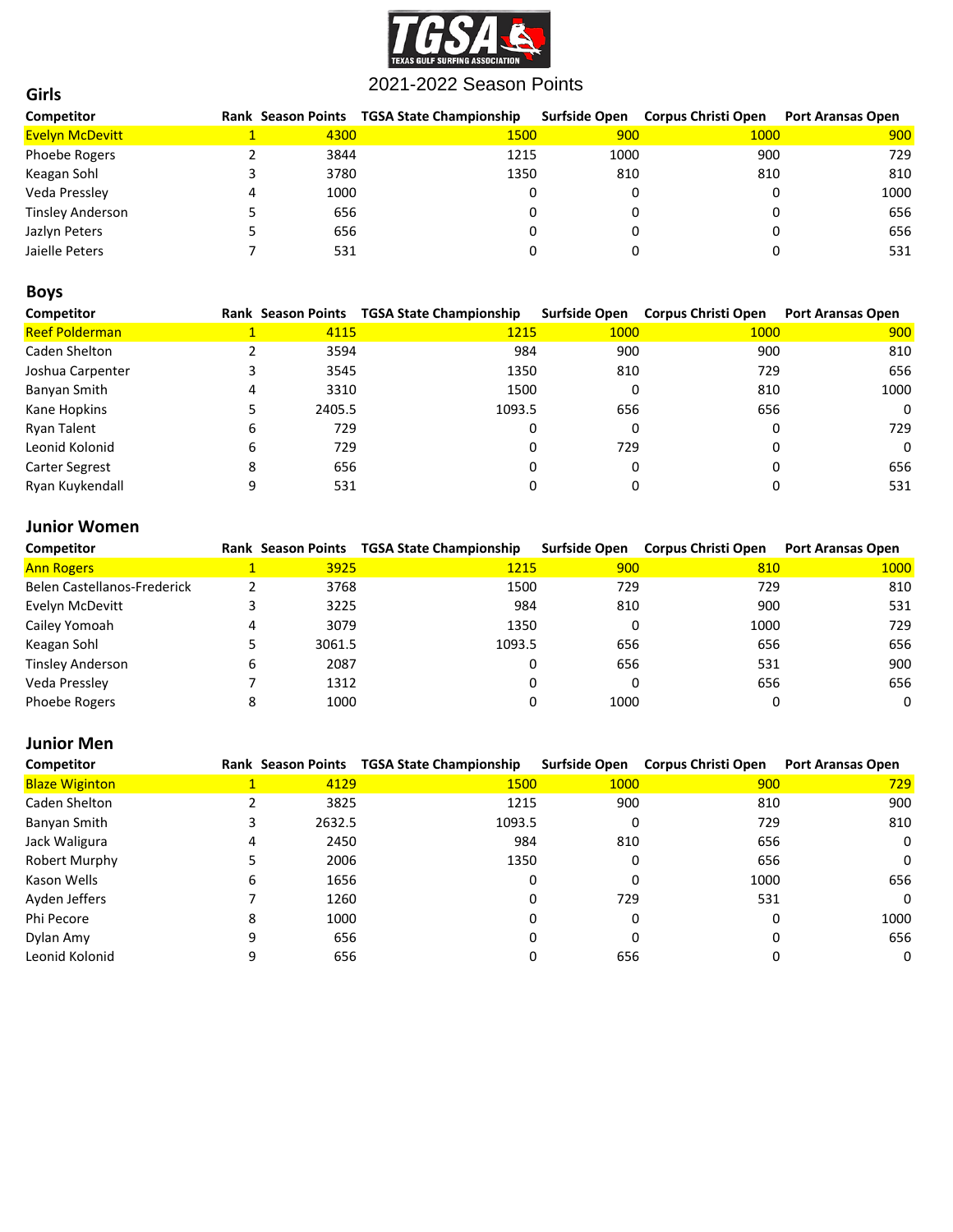

| Competitor                  |    |        | Rank Season Points TGSA State Championship | Surfside Open | <b>Corpus Christi Open</b> | <b>Port Aransas Open</b> |
|-----------------------------|----|--------|--------------------------------------------|---------------|----------------------------|--------------------------|
| <b>Ann Rogers</b>           |    | 3893.5 | 1093.5                                     | 900           | 1000                       | 900                      |
| Evelyn McDevitt             |    | 3884   | 984                                        | 1000          | 900                        | 1000                     |
| Keagan Sohl                 | 3  | 3078   | 1350                                       | 810           | 531                        | 387                      |
| Cailey Yomoah               | 4  | 3039   | 1500                                       | 0             | 810                        | 729                      |
| Belen Castellanos-Frederick | 5  | 2900   | 984                                        | 729           | 656                        | 531                      |
| Aarin Hartwell              | 6  | 2041   | 0                                          | 656           | 729                        | 656                      |
| Kristen Lewis               |    | 1602   | 1215                                       | 0             |                            | 387                      |
| Veda Pressley               | 8  | 1312   | 0                                          | 0             | 656                        | 656                      |
| <b>Tinsley Anderson</b>     | 9  | 1062   | 0                                          | 0             | 531                        | 531                      |
| Kalani Buck                 | 10 | 810    | 0                                          | $\Omega$      | <sup>0</sup>               | 810                      |
| Jenna E.                    | 11 | 656    | 0                                          | 656           |                            | 0                        |
| Coral Earwood               | 12 | 531    | 0                                          | 0             |                            | 531                      |

#### **Mens**

**Women**

| Competitor             |    | <b>Rank Season Points</b> | <b>TGSA State Championship</b> |             | Surfside Open Corpus Christi Open | <b>Port Aransas Open</b> |
|------------------------|----|---------------------------|--------------------------------|-------------|-----------------------------------|--------------------------|
| <b>Shane Wiggins</b>   | 1  | 3500                      | 1500                           | <b>1000</b> | 0                                 | 1000                     |
| Scott Grundhauser      |    | 3378.5                    | 1093.5                         | 729         | 900                               | 656                      |
| <b>Blaze Wigginton</b> |    | 2827                      | 984                            | 656         | 656                               | 531                      |
| Stefan Lewis           | 4  | 2250                      | 1350                           | 900         | O                                 | 0                        |
| Robert Murphy          |    | 2025                      | 1215                           |             | 810                               | 0                        |
| <b>Kelly Scroggs</b>   | 6  | 1900                      | 0                              |             | 1000                              | 900                      |
| <b>Riley Brown</b>     |    | 1385                      |                                |             | 656                               | 729                      |
| Jacob Goforth          | 8  | 918                       |                                |             | 531                               | 387                      |
| Micah Gore             | 9  | 810                       |                                |             |                                   | 810                      |
| Gabe Prusmack          | 9  | 810                       |                                | 810         |                                   | 0                        |
| Pablo Olivio           | 11 | 729                       |                                |             | 729                               | 0                        |
| Nolan D                | 12 | 656                       |                                |             | n                                 | 656                      |
| Kai Teeluski           | 12 | 656                       |                                | 656         |                                   | 0                        |
| Joshua Broussard       | 14 | 531                       |                                |             |                                   | 531                      |
| <b>Artur Pecore</b>    | 14 | 531                       |                                |             |                                   | 531                      |
| lan Poston             | 16 | 387                       |                                |             |                                   | 387                      |
| Phi Pecore             | 16 | 387                       |                                |             |                                   | 387                      |

#### **Masters**

| Competitor            |    |        | Rank Season Points TGSA State Championship | <b>Surfside Open</b> | <b>Corpus Christi Open</b> | <b>Port Aransas Open</b> |
|-----------------------|----|--------|--------------------------------------------|----------------------|----------------------------|--------------------------|
| Morgan Faulkner       |    | 2970   | 1350                                       | $\mathbf{0}$         | 810                        | 810                      |
| <b>Shane Wiggins</b>  |    | 2884   | 984                                        | 1000                 | ი                          | 900                      |
| <b>Trent McMinn</b>   |    | 2764.5 | 796.5                                      | 656                  | 656                        | 656                      |
| <b>Kris Hopkins</b>   | 4  | 2746   | 1215                                       | 531                  | 1000                       | 0                        |
| Zac Smith             |    | 2540   | 984                                        |                      | 900                        | 656                      |
| Kyle Hopkins          | 6  | 2156   | 1500                                       | 656                  |                            | 0                        |
| Ryan Cobb             |    | 2093.5 | 1093.5                                     |                      |                            | 1000                     |
| Stefan Lewis          | 8  | 1606.5 | 796.5                                      | 810                  |                            | 0                        |
| Jason Shelton         | 9  | 1458   | 0                                          | 729                  |                            | 729                      |
| Gabe Prusmack         | 10 | 900    | 0                                          | 900                  |                            | 0                        |
| <b>Anthony Wallis</b> | 11 | 729    | $\Omega$                                   | n                    | 729                        | 0                        |
| Joe Cohen             | 12 | 656    | 0                                          |                      | 656                        | 0                        |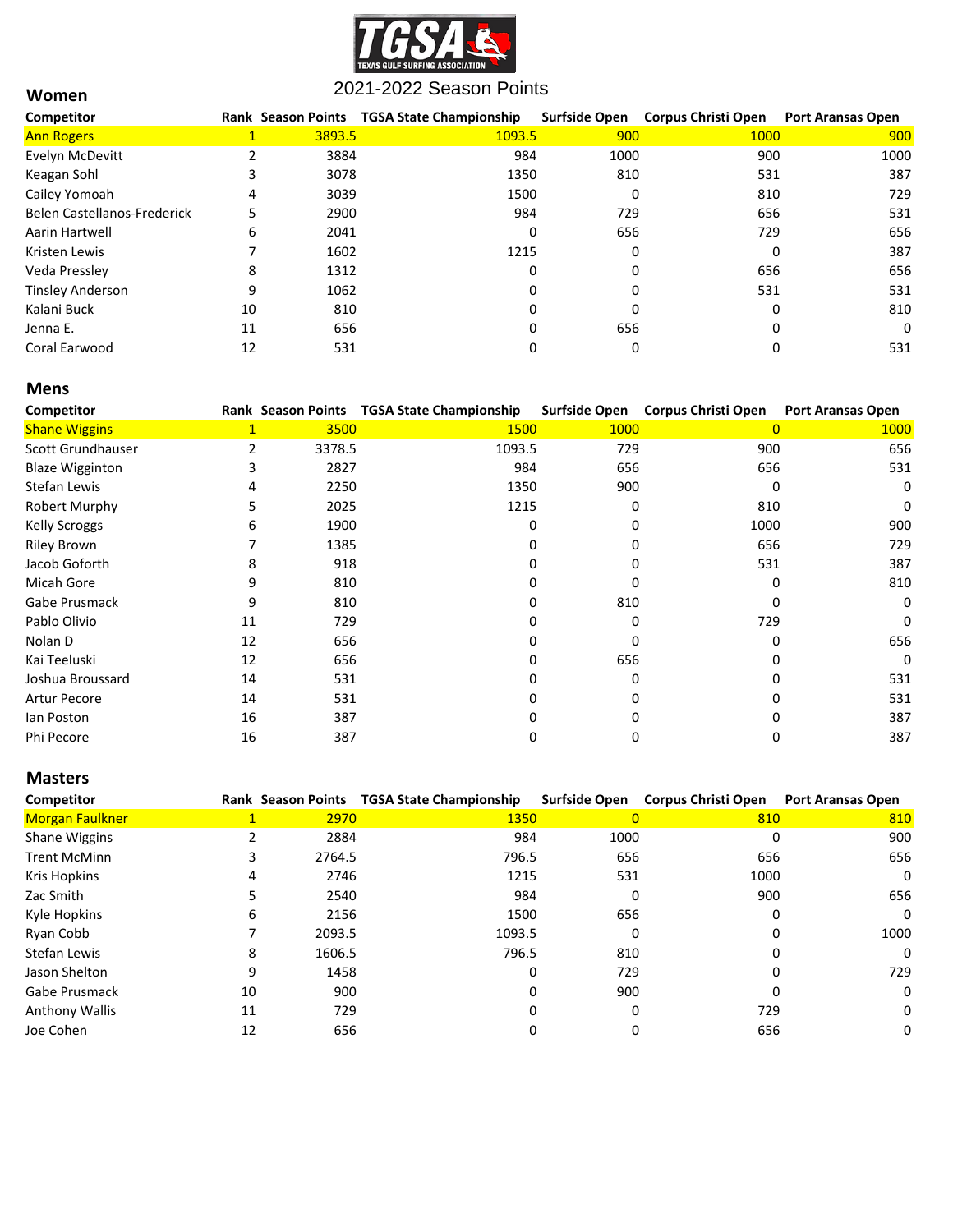

### **Senior Men**

| Competitor              |    |        | Rank Season Points TGSA State Championship | <b>Surfside Open</b> | <b>Corpus Christi Open</b> | <b>Port Aransas Open</b> |
|-------------------------|----|--------|--------------------------------------------|----------------------|----------------------------|--------------------------|
| <b>Frank Floyd</b>      |    | 3613   | 984                                        | 1000                 | 729                        | 900                      |
| Zac Smith               |    | 3310   | 1500                                       | 0                    | 1000                       | 810                      |
| John Johnson            |    | 3250   | 1350                                       | 0                    | 900                        | 1000                     |
| Jason Shelton           | 4  | 2952   | 984                                        | 656                  | 656                        | 656                      |
| <b>Brett Hopkins</b>    |    | 2478.5 | 1093.5                                     | 729                  | 656                        | $\Omega$                 |
| <b>Reid Moore</b>       | 6  | 1871   | 1215                                       | 0                    |                            | 656                      |
| <b>Bruce Mclaughlin</b> |    | 1710   | 0                                          | 900                  | 810                        | 0                        |
| Jason Grambling         | 8  | 810    | 0                                          | 810                  |                            | 0                        |
| Joe Cohen               | 9  | 729    | 0                                          | 0                    |                            | 729                      |
| Michael Smith           | 10 | 656    | 0                                          | 656                  |                            | 0                        |
| <b>Anthonay Wallis</b>  | 11 | 531    |                                            | 0                    | 531                        | 0                        |

# **Legends**

| Competitor              |   |        | Rank Season Points TGSA State Championship |      | Surfside Open Corpus Christi Open | <b>Port Aransas Open</b> |
|-------------------------|---|--------|--------------------------------------------|------|-----------------------------------|--------------------------|
| <b>Gaines Burns</b>     |   | 3816   | 1350                                       | 1000 | 656                               | 810                      |
| Frank Floyd             |   | 3703.5 | 1093.5                                     | 900  | 810                               | 900                      |
| John Johnson            |   | 3215   | 1215                                       |      | 1000                              | 1000                     |
| <b>Brett Hopkins</b>    |   | 3210   | 1500                                       | 810  | 900                               | 0                        |
| Reid Moore              |   | 1713   | 984                                        |      |                                   | 729                      |
| Albert Shannon          |   | 1713   | 984                                        | 729  |                                   | 0                        |
| <b>Bruce Mclaughlin</b> |   | 1385   | 0                                          | 656  | 729                               | 0                        |
| Kelly Brantner          | 8 | 1187   | 0                                          | 531  | 656                               | 0                        |
| Paul Balcom             | 9 | 656    | 0                                          |      |                                   | 656                      |
| Michael Smith           |   | 656    |                                            | 656  |                                   | 0                        |

# **Grand Legends**

| Competitor     |      | Rank Season Points TGSA State Championship |      | Surfside Open Corpus Christi Open | <b>Port Aransas Open</b> |
|----------------|------|--------------------------------------------|------|-----------------------------------|--------------------------|
| Jeff Denicola  | 4229 | 1500                                       | 729  | 1000                              | 1000                     |
| John McGee     | 2925 | 1215                                       | 810  |                                   | 900                      |
| John Jones     | 2250 | 1350                                       | 900  |                                   | 0                        |
| Bruce Laughlin | 1900 |                                            | 1000 | 900                               | 0                        |
| Pual Balcom    | 810  |                                            |      |                                   | 810                      |
| Robin Sutton   | 729  |                                            |      |                                   | 729                      |
| Kelly Brantner | 656  |                                            | 656  |                                   | 0                        |

## **Open Shortboard**

| Competitor            |              |        | Rank Season Points TGSA State Championship | <b>Surfside Open</b> | <b>Corpus Christi Open</b> | <b>Port Aransas Open</b> |
|-----------------------|--------------|--------|--------------------------------------------|----------------------|----------------------------|--------------------------|
| Morgan Faulkner       | $\mathbf{1}$ | 3150   | 1350                                       | $\overline{0}$       | 900                        | 900                      |
| Shane Wiggins         |              | 2966   | 1500                                       | 656                  | 0                          | 810                      |
| Scott Grundhauser     |              | 2872   | 984                                        | 729                  | 729                        | 430                      |
| Kris Hopkins          |              | 2835   | 1215                                       | 810                  | 810                        | 0                        |
| <b>Kelly Scroggs</b>  |              | 2000   |                                            | 0                    | 1000                       | 1000                     |
| Stefan Lewis          | 6            | 1993.5 | 1093.5                                     | 900                  | <sup>0</sup>               | 0                        |
| <b>Blaze Wiginton</b> |              | 1640   | 984                                        | 656                  |                            | $\mathbf{0}$             |
| Pablo Olivio          | 8            | 1187   |                                            |                      | 656                        | 531                      |
| Gabe Prusmack         | ٩            | 1000   |                                            | 1000                 | 0                          | 0                        |
| <b>Riley Brown</b>    | 10           | 961    |                                            |                      | 531                        | 430                      |
| Micah Gore            | 11           | 729    |                                            |                      | $\Omega$                   | 729                      |
| lan Poston            | 12           | 656    |                                            |                      | n                          | 656                      |
| Serena Nava           | 12           | 656    |                                            |                      | ŋ                          | 656                      |
| Jacob Goforth         | 14           | 565    |                                            |                      | 565                        | 0                        |
| <b>Artur Pecore</b>   | 15           | 531    |                                            |                      | 0                          | 531                      |
| Nick Reed             | 16           | 430    |                                            |                      |                            | 430                      |
| Phi Pecore            | 16           | 430    |                                            |                      | 0                          | 430                      |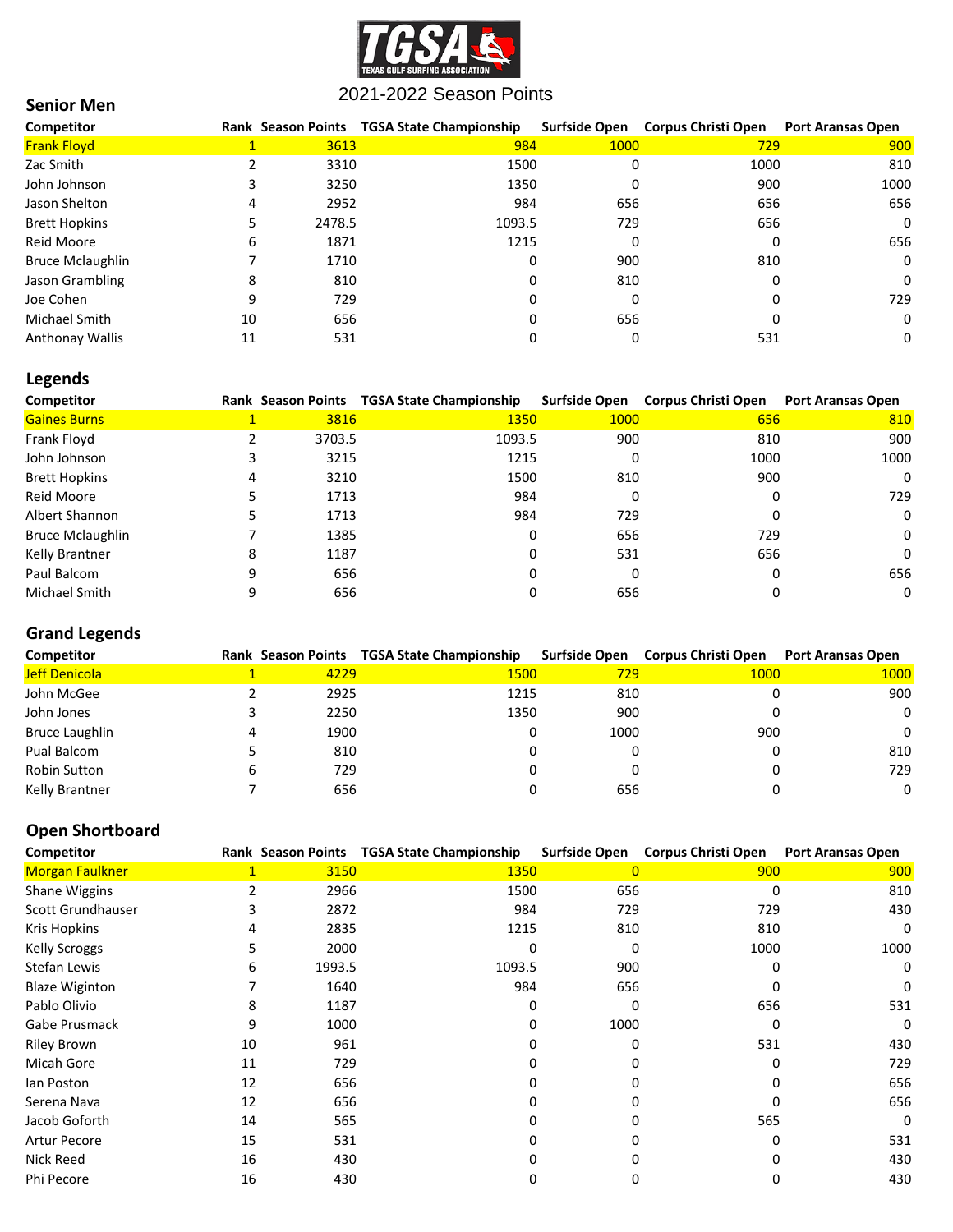

## **Menehune Longboard**

| Competitor              | <b>Rank Season Points</b> | TGSA State Championship | Surfside Open | Corpus Christi Open | <b>Port Aransas Open</b> |
|-------------------------|---------------------------|-------------------------|---------------|---------------------|--------------------------|
| <b>Evelyn McDevitt</b>  | 4500                      | 1500                    | 1000          | 1000                | 1000                     |
| <b>Braeden McDevitt</b> | 3870                      | 1350                    | 900           | 810                 | 810                      |
| Nathanael Rogers        | 3288.5                    | 1093.5                  | 810           | 729                 | 656                      |
| Tristan Green           | 3015                      | 1215                    |               | 900                 | 900                      |
| Lochlyn Ysasi           | 1385                      |                         | 729           | 656                 | 0                        |
| Kai Luper               | 729                       |                         |               |                     | 729                      |

# **Junior Longboard**

| Competitor               |              | <b>Rank Season Points</b> | <b>TGSA State Championship</b> | <b>Surfside Open</b> | <b>Corpus Christi Open</b> | <b>Port Aransas Open</b> |
|--------------------------|--------------|---------------------------|--------------------------------|----------------------|----------------------------|--------------------------|
| <b>Evelyn McDevitt</b>   | $\mathbf{1}$ | 4150                      | 1350                           | 900                  | 1000                       | 900                      |
| <b>Blaze Wigginton</b>   |              | 3885                      | 1500                           | 1000                 | 729                        | 656                      |
| Keagan Sohl              | 3            | 3483                      | 1215                           | 729                  | 810                        | 729                      |
| Joshua Carpenter         | 4            | 2296                      | 984                            | 656                  | 656                        | 0                        |
| Phoebe Rogers            | Ь            | 2151                      | 0                              | 810                  | 531                        | 810                      |
| <b>Beau Truman Sikes</b> | 6            | 1749.5                    | 1093.5                         | 0                    | 656                        | 0                        |
| <b>Tinsley Anderson</b>  |              | 1574                      | 0                              | 656                  | 531                        | 387                      |
| Kason Wells              | 8            | 1431                      | 0                              |                      | 900                        | 531                      |
| <b>Hunter Martinez</b>   | 9            | 1000                      | $\Omega$                       |                      |                            | 1000                     |
| Mia Mya Roan             | 10           | 656                       | 0                              |                      |                            | 656                      |
| Dylan Amy                | 11           | 531                       | 0                              |                      |                            | 531                      |
| Kai Luper                | 11           | 531                       | $\Omega$                       | n                    |                            | 531                      |
| Leonid Kolonid           | 11           | 531                       | 0                              | 531                  |                            | 0                        |
| <b>Madison Buitron</b>   | 14           | 387                       | 0                              | O                    |                            | 387                      |
| Logan Luper              | 14           | 387                       | 0                              | 0                    |                            | 387                      |

# **Women's Longboard**

| Competitor              |   |      | Rank Season Points TGSA State Championship |      | Surfside Open Corpus Christi Open | <b>Port Aransas Open</b> |
|-------------------------|---|------|--------------------------------------------|------|-----------------------------------|--------------------------|
| <b>Evelyn McDevitt</b>  |   | 4300 | 1500                                       | 900  | 1000                              | 900                      |
| Ann Rogers              |   | 3491 | 1215                                       | 810  | 810                               | 656                      |
| Aarin Hartwell          |   | 2629 | 0                                          | 729  | 900                               | 1000                     |
| Betsy Salcedo           |   | 2350 | 1350                                       | 1000 |                                   | 0                        |
| Cailey Yomoah           |   | 1385 | 0                                          |      | 729                               | 656                      |
| <b>Tinsley Anderson</b> | 6 | 1187 | 0                                          | 656  |                                   | 531                      |
| Serena Nava             |   | 810  |                                            |      |                                   | 810                      |
| Kalani Buck             |   | 729  |                                            |      |                                   | 729                      |
| <b>Madison Buitron</b>  |   | 531  |                                            |      |                                   | 531                      |

# **Men's Longboard**

| <b>Competitor</b>        |    |        | Rank Season Points TGSA State Championship | <b>Surfside Open</b> | <b>Corpus Christi Open</b> | <b>Port Aransas Open</b> |
|--------------------------|----|--------|--------------------------------------------|----------------------|----------------------------|--------------------------|
| <b>Trent McMinn</b>      | 1  | 3794   | 984                                        | 1000                 | 1000                       | 810                      |
| <b>Kris Hopkins</b>      |    | 3150   | 1350                                       | 900                  | 900                        | 0                        |
| Morgan Faulkner          |    | 3129   | 1500                                       |                      | 729                        | 900                      |
| Liam Shannon             |    | 2903.5 | 1093.5                                     |                      | 810                        | 1000                     |
| Kyle Hopkins             |    | 2025   | 1215                                       | 810                  |                            | 0                        |
| Joshua Carpenter         | 6  | 1713   | 984                                        |                      |                            | 729                      |
| Austin Campbell          |    | 729    | 0                                          | 729                  |                            | 0                        |
| Joshua Broussard         | 8  | 656    | $\Omega$                                   |                      |                            | 656                      |
| <b>Christian Collins</b> | 8  | 656    | $\Omega$                                   |                      |                            | 656                      |
| Skyler Stults            | 8  | 656    | $\Omega$                                   |                      | 656                        | 0                        |
| Joel Harris              | 8  | 656    | 0                                          |                      | 656                        | 0                        |
| Logan Luper              | 12 | 531    |                                            |                      |                            | 531                      |